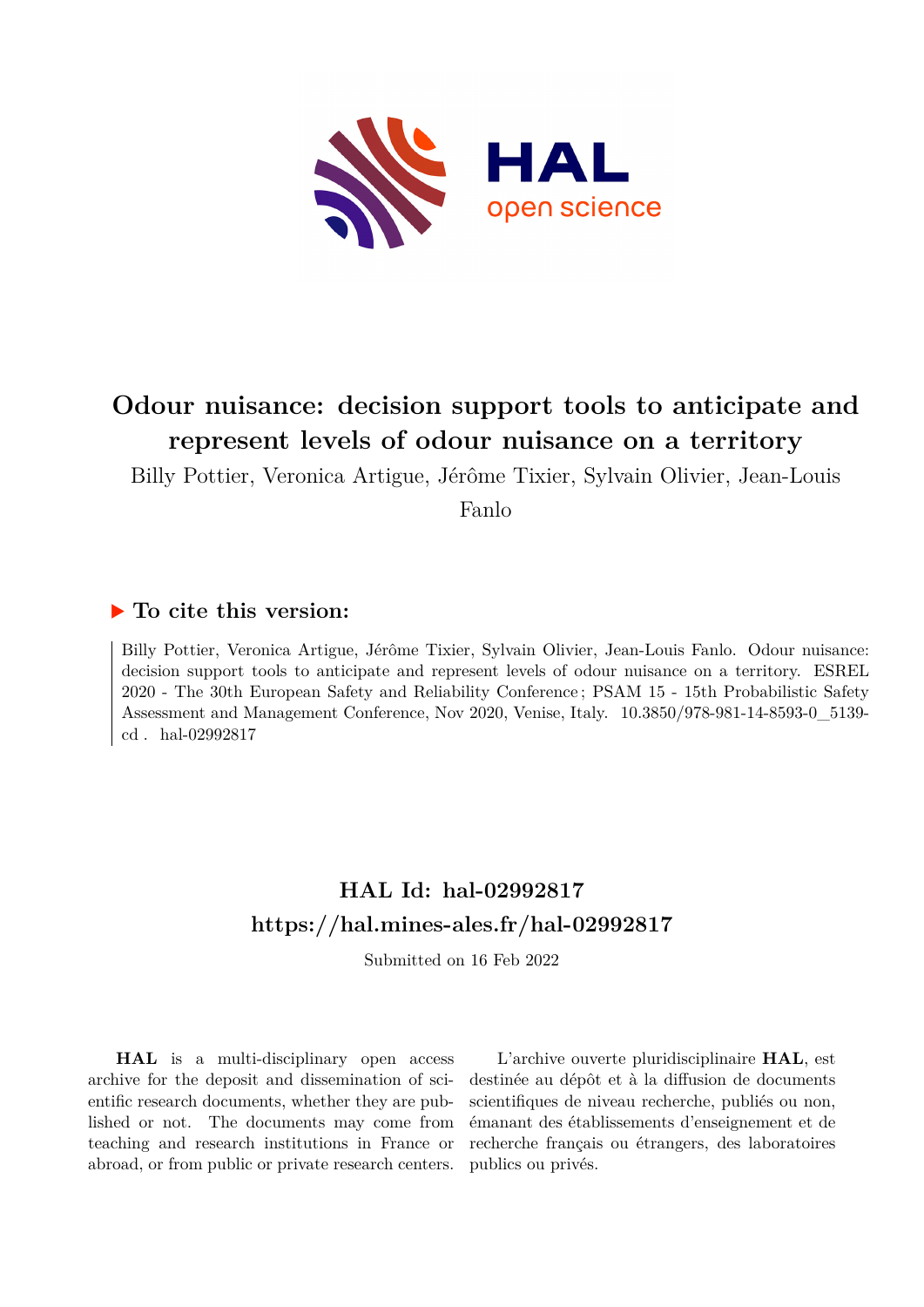Odour nuisance: decision support tools to anticipate and represent levels of odour nuisance on a territory

Billy POTTIER *LSR, IMT Mines Ales, Ales, France. E-mail: billy.pottier@mines-ales.fr*

Veronica POPA-ARTIGUE *LSR, IMT Mines Ales, Ales, France. E-mail: veronica.artigue@gmail.com*

Jerome TIXIER *LSR, IMT Mines Ales, Ales, France. E-mail: jerome.tixier@mines-ales.fr*

Sylvain OLIVIER *CHROME EA 7352, Université de Nîmes*, *Nîmes, France. E-mail: sylvain.olivier@unimes.fr*

Jean-Louis FANLO *LSR, IMT Mines Ales, Ales, France. E-mail: jean-louis.fanlo@mines-ales.fr*

Several activities can cause unpleasant odours: waste storage and treatment, refinery, animal breeding, slaughterhouse, sewage treatment plant, pulp mill, fertilizer plant… Even if these unpleasant odours very rarely have toxic effects, they have an impact on the image of the emitting activity, the quality of life and, to a larger extent, on the functioning of the territory. It is this last observation, and the population's growing demand for the quality of its living environment that has led decision-makers and industrialists to address the problem of odour emissions.

Until now, there is no standard method for assessing odour nuisance on a territory. Several methods exist and their use depends on the objectives and resources of the stakeholders. Few models have been developed to predict odour nuisance on a territory.

The purpose of this article is to explain the interest of predictive methods in the evaluation of odour nuisance on a territory. For this purpose, this article presents an example of a method that anticipates and maps the levels of odour nuisance on a territory and the economic consequences that it causes. Based on a risk analysis method, the model uses AHP method, a multi-criteria approach, to assess the effect (nuisance) of the exposure on receptors. (Popa 2013). This method provides a paradigm shift from a posteriori measurement of odour nuisance to a preventive approach used as a decision support tool.

*Keywords*: odour, odour nuisance, odour annoyance, risk, vulnerability, predictive model, multi-criteria approach, GIS.

#### **1. Introduction**

In recent years, the number of odour complaints is strongly increasing. This observation may be the result of urban expansion that brings habitations closer to industrial zones (Popa 2013), a certain awareness of environmental issues that is developing on a world scale (Dartiguepeyrou 2013), or an increase in our standard of living in line with an increase in our demands (Jaubert 2010). Populations are nowadays increasingly attentive to the quality of their living environment (Conti, Guarino, and Bacenetti 2020). Even if there is no notion of toxicity behind these unpleasant odours, they have an impact on the image of the emitting activity, the quality of life and, to a larger extent, on the functioning of the territory.

A predictive model for assessing odour nuisance was developed and validated around a rendering plant (Popa 2013). Based on a risk analysis method, the objective was to measure

and predict the odour impact of an existing or future industry on a territory. It was used to represent the level of odour nuisance and its consequences on the territory, in order to have a better management of the industrial site in terms of emissions, but also to provide decision support to stakeholders by choosing the location of future odour-emitting installations in the most relevant way possible.

The article is structured as follows: a first section introduces the concept of annoyance and the process that leads to odour nuisance. The next section presents the different methods available to assess and quantify odour nuisance. A third section presents the example of a predictive model for odour nuisance assessment that allows a proactive management of odour problems by going beyond individual representations. A final section discusses concluding remarks and perspectives.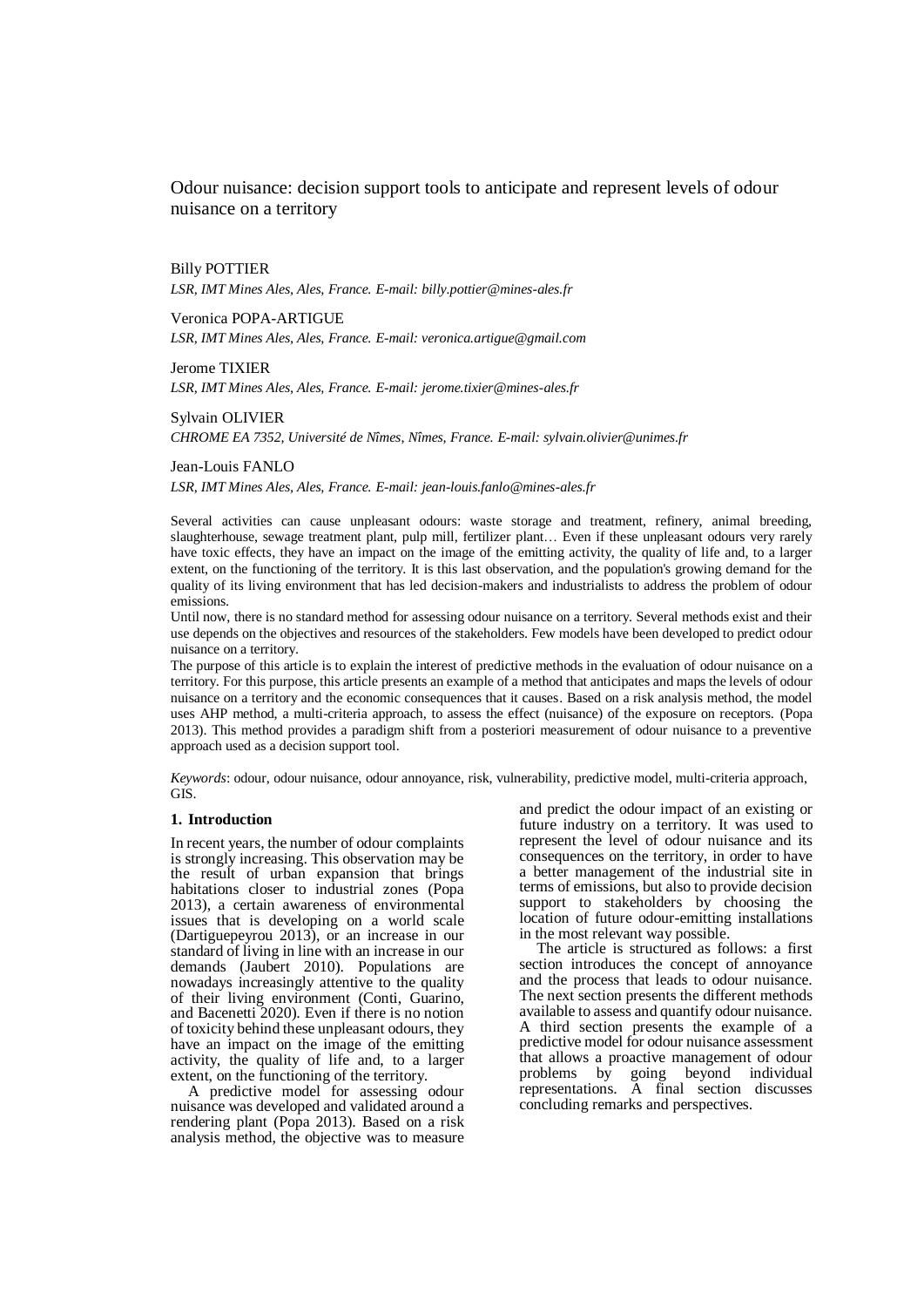#### **2. Notion of odour nuisance**

From a semantic point of view, the terms "annoyance" and "nuisance" are often overused. It is fundamental to clearly define the concepts they cover. This article is based on Van Harreveld's definitions, which are now used by the UK Institute of Air Quality Management (IAQM).

This requires to start from the notion of odour. Odour is a subjective and affective interpretation by the brain, resulting from the stimulation of the olfactory system by an odorous compound or a mixture of odorous compounds (Delva, Cobut, and Fanlo 2017). This stimulation can lead to a positive or negative perception depending on the characteristics of the individual, his or her experience, the context of the perception, etc. If the feeling is negative, the odour then constitutes an annoyance.

Van Harreveld defined the annoyance as "the complex of human reactions that occurs as a result of an immediate exposure to an ambient stressor (odour) that, once perceived, causes negative cognitive appraisal that requires a degree of coping" (Van Harreveld 2001). The IAQM specifies that annoyance is "the expression of disturbed well-being induced by adverse olfactory perception in environmental settings. Odour annoyance occurs when a person exposed to an odour perceives the odour as unwanted". Annoyance may, or may not lead to nuisance and to complaint action (Bull 2018).

Odour nuisance indicates the cumulative effect on humans, caused by repeated events of annoyance over an extended period of time, that leads to modified behaviour. Nuisance occurs when odour is perceived in the living environment (home, work, etc.) and (Van Harreveld 2001):

- The appraisal of the odour is negative;
- The perception occurs repeatedly;
- It is difficult to avoid perception of the odour;
- The odour is considered a negative effect on their well-being.

Jaubert points out that nuisance is effective when an odour "polarizes our attention and prevents us from concentrating on our activities" (Jaubert 2005). Nuisance has an impact on people's well-being and negative effect on health. Confronted with this nuisance, some residents complain or try to take legal action, while others try to moderate their own emotional reaction (EAUK 2002; Van der Linden and Hoefnagel 1989).

Industries should take into account odour nuisance they may generate. However, industrialists or local decision-makers must

frequently respond to local residents complaining about odour. Non-compliance with regulations and/or lack of communication may lead to a conflict between the local residents and the industry (Rognon and Pourtier 2010).

The notion of odour nuisance is difficult to characterize since it depends not only on the chemical or physical properties of the compound and the characteristics of the territory, but also on a process of perception and evaluation by populations (Jaubert 2010). When questioning residents annoyed by an odour, opinions differ on the description of odours, the acceptable or intolerable characteristics, the date of the last odorous episode, etc.

Evaluating odour nuisance must respond to complaints from the population and provides elements to propose and plan solutions to the industry (Jaubert 2010). The complexity of the process that leads to odour nuisance requires to be evaluated with the contribution of local residents (Rognon and Pourtier 2014) to obtain the opinion of each individual, while taking into account his or her experiences, memories and expectations regarding the territory studied (Delva, Cobut, and Fanlo 2017). Therefore, this evaluation should answer several questions (ADEME 2005):

- What is the origin of the odour?
- What is the relative contribution of a site's odours to other sources?
- Have the solutions implemented to reduce annoyance been effective?
- What are the relationships between the mode of exploitation, meteorology and the odour nuisance perceived by local residents?
- Which particular operating or manufacturing conditions are causing annoyance and complaints?

#### **3. Assessment of odour nuisance**

To this day, there is no standard method to assess odour nuisance on a territory. Several methods exist to evaluate the odour nuisance felt by the population. Each has its advantages, limitations and preferential applications (Bull 2018). These methods are called empirical or *posteriori methods*, i.e. they assess the odour nuisance after the odour episode. To summarize the methods found in the literature, five categories of methods are distinguished: surveys, local sniffing team, complaint analysis, indexes and dose-response model:

 Surveys of the population are used to report the current state of perceptions of residents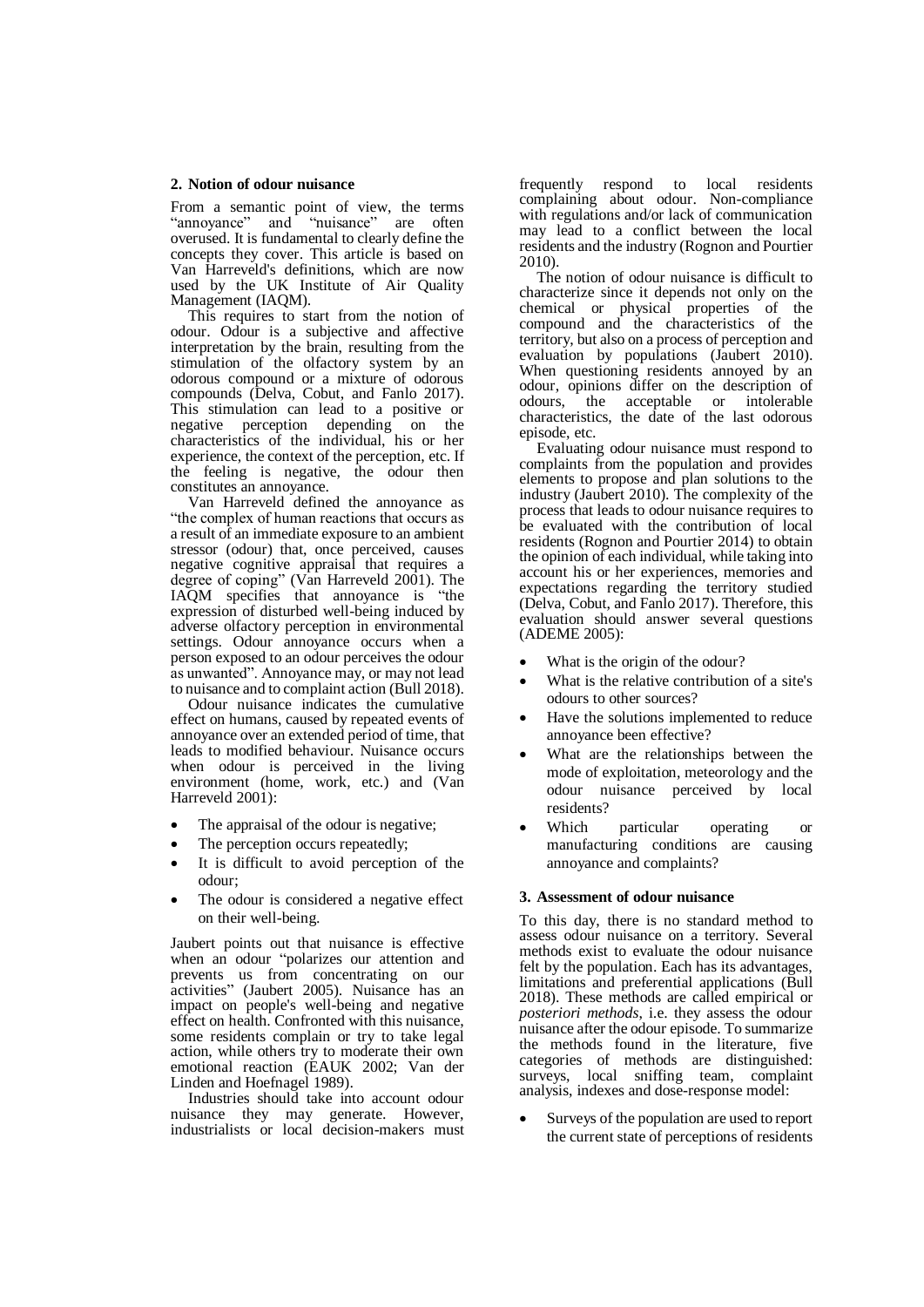about their environment. They are useful for assessing the importance of odour annoyance in relation to other sources of annoyance (noise, light, neighbourhood, etc.) (Rognon and Pourtier 2014, 2010; ADEME 2005);

- A local sniffing team, through its regular odour observations, represents a structure for monitoring odours and odour annoyance. It measures the importance of the nuisance according to the different operating conditions of the industry and the meteorology (ADEME 2005; Rognon and Pourtier 2010):
- The complaint, whether formal or informal, is the most direct expression of the nuisance. Complaints from local residents can be analysed to monitor their evolution and assess the importance of the problem, to identify and prevent exceptional odour emission situations (Delva, Cobut, and Fanlo 2017; ADEME 2005; Rognon and Pourtier 2010);
- The calculation of indexes based on the results of surveys or local sniffing teams is the simplest way to quantify odour nuisance. There are used to estimate nuisance levels or define a percentage of the population annoyed on a territory. Several types of indexes exist: annoyance index, nuisance index, odour comfort index, global theoretical nuisance index, nuisance potential index (ADEME 2005; Popa 2013);
- Dose-response model describes the complex relationship between odour formation and resulting annoyance based on a correlation between exposure and population response. Exposure is described by an atmospheric dispersion model (dose) and population response (effect) is obtained using conventional survey methods and complaint analysis (Van Harreveld 2001; Popa 2013).

These methods highlight six main objectives:

- Identification of the odour source using local residents;
- Counting odour episodes. The calculation of episodes can be done through the analysis of spontaneous and solicited complaints or observations of residents;
- Calculation of the level of nuisance felt for each observer based on the number of

odorous episodes, the meteorology or the operating conditions of the industrial site;

- Creation of an image of the perception of local residents. From the level of nuisance obtained for each observer, an image of the odour nuisance can be obtained in the affected area;
- Monitoring the evolution of the odour nuisance. It can be used to monitor the improvement measures taken by the industrial;
- Opening a dialogue between the different actors. Through survey methods and local sniffing teams, a dialogue between residents, industry and local decisionmakers is emerging.

These empirical methods are mainly carried out in the receiving environment, after a crisis situation, where it is possible to characterize the perception of local residents. They are based on an individual representation of the odour nuisance. They do not evaluate the overall nuisance on a territory (Popa 2013), because they are based on a small sample of the population and under different conditions of perception for each individual (Sucker, Both, and Winneke 2001).

The methods and models presented above evaluate the odour nuisance after the odour episode has occurred. In the literature, many odour assessment methods measure odour exposure (impact). Few methods measure the resulting effect: the nuisance - and even fewer can anticipate it.

#### **4. Prediction of odour nuisance**

*Posteriori* methods do not allow a proactive management of the issue. However, the current context demonstrates that we need tools to anticipate these situations. Anticipating nuisance can be beneficial for both the decision-maker and the industrialist:

- The decision-maker can estimate the odorous impact of an industrial project on its territory, determine a preferred location or define new urban development projects accordingly;
- For the industrialist, it could be used for a better management of its emissions, to determine the impact of an extension project, or to justify, or not, odour emission reduction processes.

Some predictive methods for assessing odour nuisance have been developed. Most of them predict the nuisance caused by an existing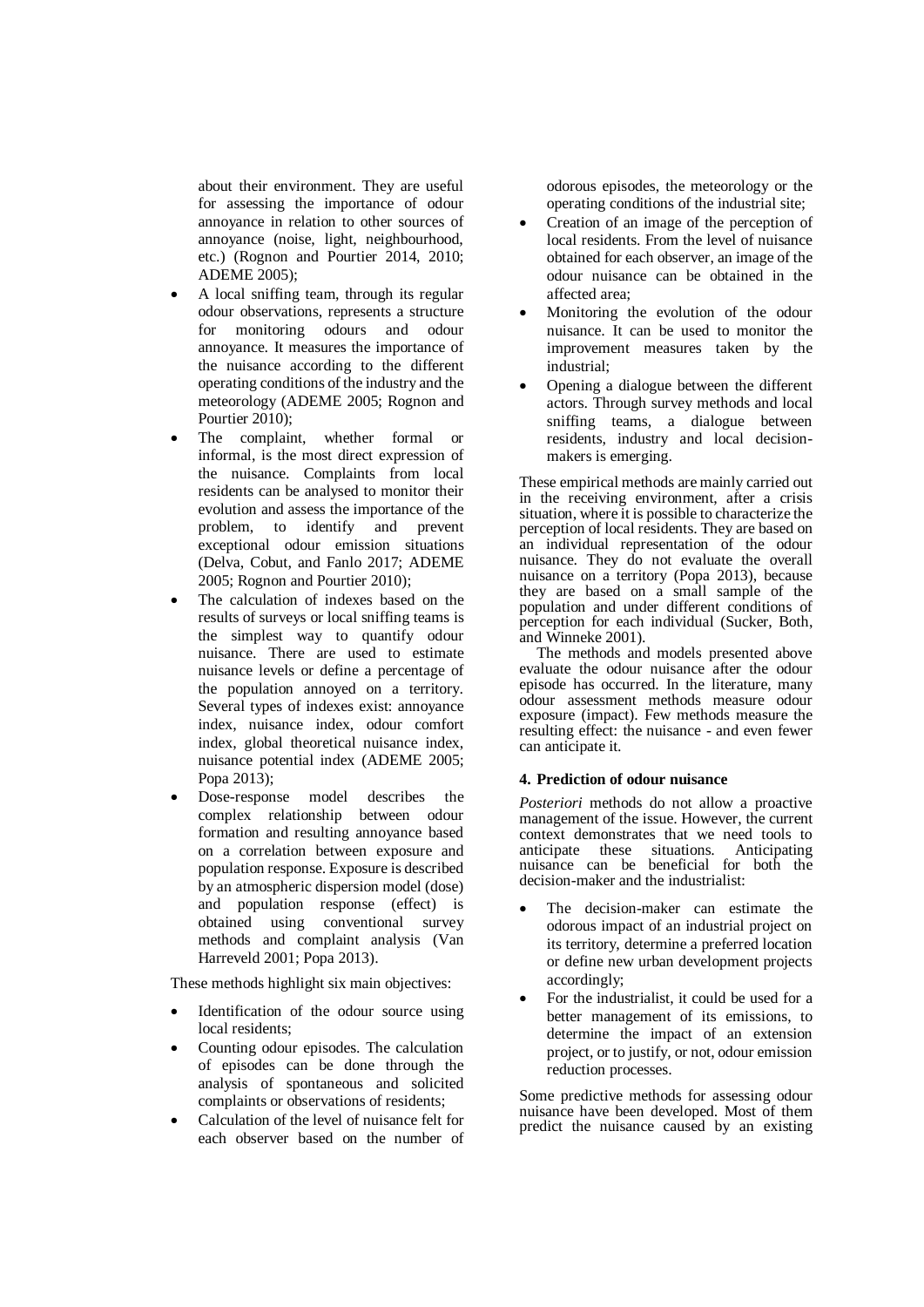industry based on on-site measurements. This section of the paper presents an example of a predictive model able to predict odour nuisance caused by an industry that is not yet in place. This work was carried out within the framework of a Ph. D. thesis and validated on the territory of Agen (France) around a rendering plant (Popa 2013).

#### *4.1 Odour nuisance considered as risk*

Anticipate the odour nuisance caused by an industry requires an odour process description, from emission to its effect on local residents. For this purpose, the model is based on the methods used in the assessment of major risks. The basic concept in risk assessment is that the overall risk depends on the events probability (hazard) as well as the probable consequences (stakes) if this event occurs (Tixier et al. 2006)(see Eq. (1)).

$$
Risk = Hazard \otimes States \qquad (1)
$$

To quantify this risk, we can translate this equation into the following (see Eq. (2)):

Risk = Hazard potential  $\otimes$  Stakes vulnerability (2)

This equation allows to translate the hazard and the stakes present into a typology which can qualify and quantify them. The risk istranslated into an index that can be mapped (Tena-Chollet et al. 2013).

Applied to the odour domain, the risk of odour nuisance becomes the combination of the hazard potential, considered as the probability of exposure with a given intensity (impact), and the stakes as the effect on receptors. Both these aspects are juxtaposed in the Source-Pathway-Receptor concept (S-P-R) which is now part of the guidelines for environmental risk assessment and management (Bull 2018; Gormley, Pollard, and Rocks 2011). The S-P-R concept describes the potential relationship between the characteristics of odour source (S), the pathway (P) that represents the exposure on the territory and the receptors (R) that could be impacted (Bull 2018).

Popa (2013) employed the concept of risk to define the risk of odour nuisance as the relationship between the odour annoyance potential and the vulnerability of local populations (see Eq. (3)).

Risk of odour nuisance  $=$ 

Odour annoyance potential  $\otimes$  Human stakes vulnerability (3)

 The hazard potential corresponds to the odour annoyance potential, i.e. the characteristics of the odour compounds emitted (intensity, frequency, hedonic tone) and their dispersion over the territory. The hazard potential describes the impact of the odour according to its occurrence, in time and space.

 Stakes vulnerability corresponds to the sensitivity of an individual to an odour. This sensitivity is a function of a set of complex processes (neurosensory, cognitive, memory, social, cultural...). Human stakes vulnerability is defined by a set of socio-economic variables that describe the population according to where it is located, the type of habitat it occupies and the length of time they have lived there.

This approach takes into account both the annoyance and the populations affected. It characterizes both the source (S) and the receptors (R) of the S-P-R concept. To model the impact of the odour on the territory (P), most studies and regulations are based on atmospheric dispersion software (Capelli et al. 2013). These software simulate the transport of odorous molecules in the atmosphere and thus the concentration of odours on the ground in a defined spatial and temporal domain (Invernizzi, Capelli, and Sironi 2016).

#### *4.2 Evaluate the effect of the annoyance*

To assess the effect (nuisance) of this exposure on receptors, Popa's model uses a highly multicriteria approach. Its model is based on Saaty's multi-criteria AHP method, a method generally used when the decision is subjective, the human aspects predominant, and especially when all relationships are not demonstrable (Popa 2013). It hierarchically decomposes the odour nuisance problem to identify the elements that contribute to its explanation. By considering odour nuisance as a risk, the first level of its hierarchical structure has two parts: odour annoyance potential and the human stakes vulnerability (see Figure 1).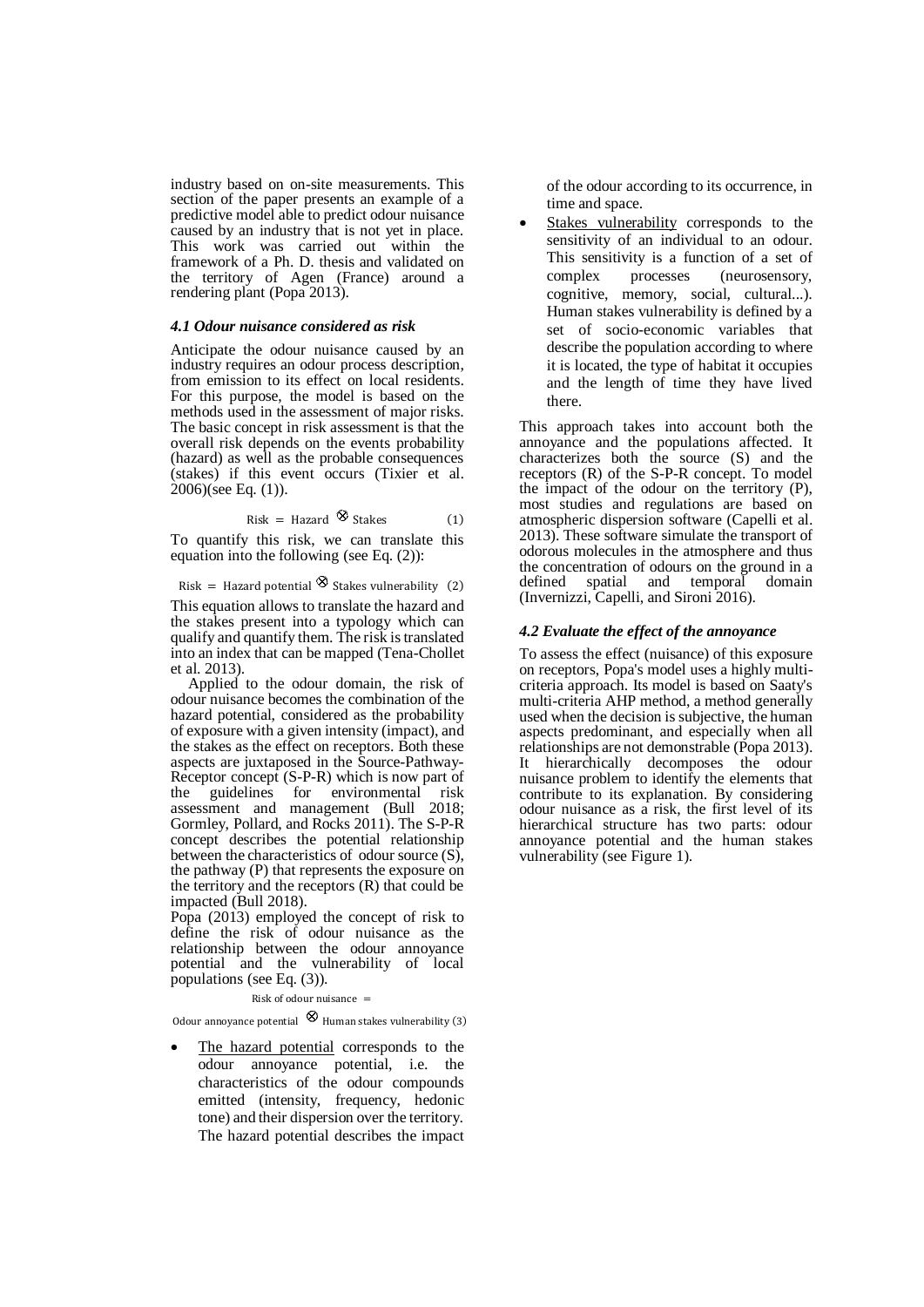

Fig. 1. Simplified representation of the hierarchical structure (Popa, 2013)

Each sub-section is then organized into several elements according to their importance in the assessment of odour nuisance. The subelements that describe the vulnerability of populations correspond to socio-economic variables that play a role in the feeling of nuisance. These geographical variables nuisance. These geographical variables describe the territory but also the practices of the population according to where they are, i.e. at home, at work, in shops, during leisure or in transport. These variables are quantified and geolocalized. A total of 64 variables organized in the hierarchical structure describe the type of housing, seniority in housing, attendance at shops, services or leisure facilities. These include, for example, the number of people living in a house, the number of owners, and the theoretical capacity of the different establishments receiving public. Each element of the hierarchical structure is weighted on the basis of expert opinion according to its importance in the assessment of nuisance. At each level of decomposition of the hierarchical structure, an equation aggregates the quantified and weighted variables. They are finally integrated into a global function to calculate a human stakes index.

Figure 2 illustrates the aggregation of the odour annoyance index and the human stakes vulnerability index to calculate and map level of nuisance on a territory (see Figure 2).



Fig. 2. Aggregation of indexes and cartography of odour nuisance levels (Popa, 2013)

Beyond predicting a risk of nuisance, Popa's method evaluates the economic damage resulting from it. It measures the potential economic consequences of the odour nuisance on the affected area. The economic damage is transcribed as an aggregation between the odour nuisance and the economic stakes vulnerability (see Figure 3).



Conception: V.Popa, 2012 IGN, INSEE, SDIS 47, Agglomération d'Agen<br>Fig. 3. Aggregation of indexes and cartography of economic damage levels (Popa, 2013)

The economic stakes vulnerability are defined by a second hierarchical structure which is decomposed by type of activity based on the nomenclature of French activities (NAF). The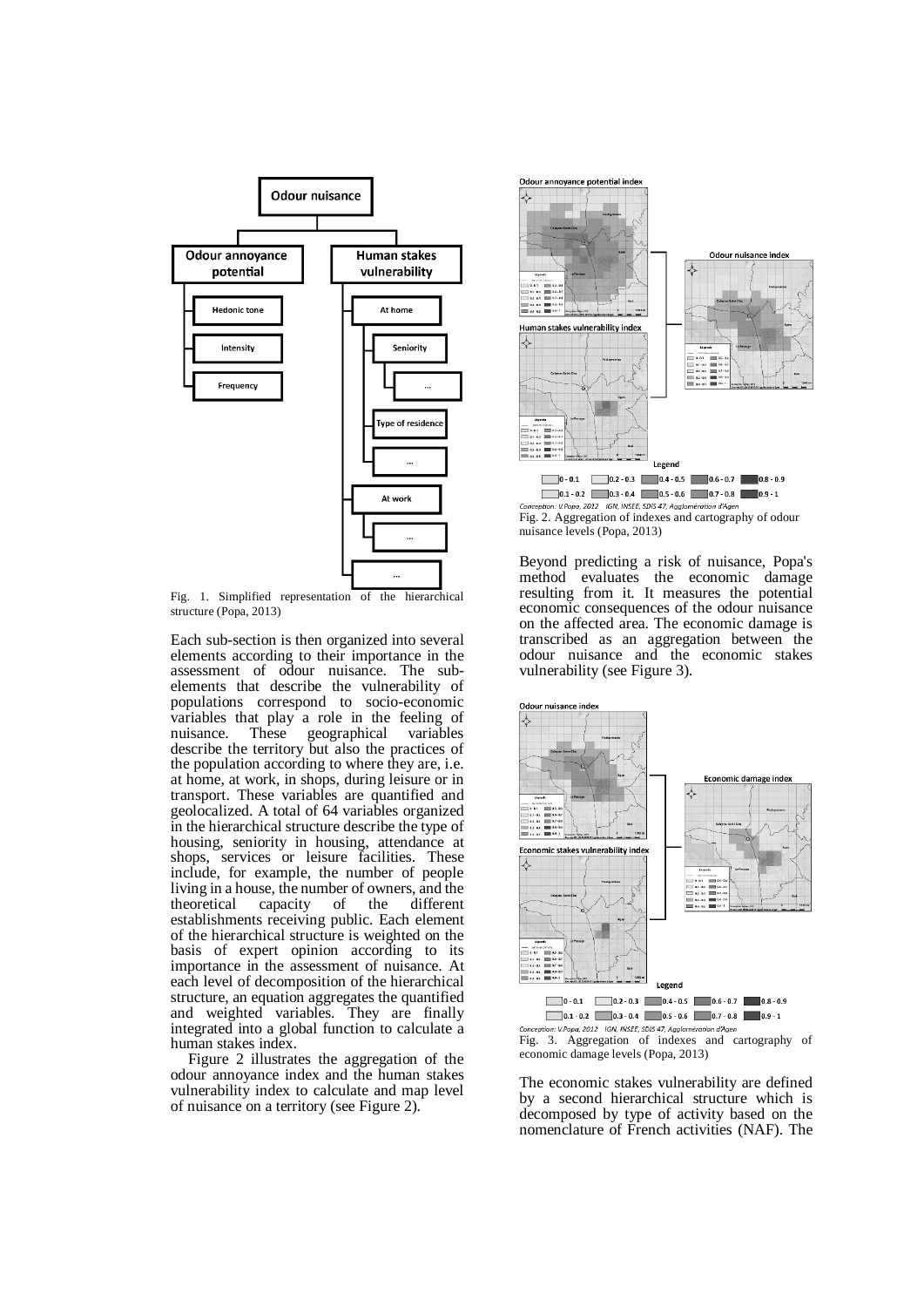SIRENE database describing the 11 million French companies is used to calculate the index. The variables used correspond to the companies and their location, turnover and number of employees.

#### *4.3 Synthesis*

This model anticipates and maps levels of odour nuisance using concepts and methods specific to the field of risk analysis. It integrates in the assessment both the odour annoyance and the sensitivity of populations to predict the effect on a population. This predictive model locate receptors and qualify levels of sensitivity to odour nuisance according to: population density and socio-economic characteristics (Popa 2013). This geographical approach allows a collective representation of the odour nuisance, which takes into account the characteristics of the territory and the way in which stakes are distributed there.

Thus, this model goes beyond individual representations of empirical methods, but also other predictive models by assessing the nuisance before the industry is established. Collective and predictive representation of nuisance also means that it does not represent the real perception of the entire population. This model provides a global vision of the nuisance process and its consequences on the territory (Popa 2013).

The spatial and temporal representation of odour nuisance levels on a territory provides a decision-making tool for the different actors involved. The objective is to anticipate the nuisance rather than having to manage it. This predictive approach can be useful in operational conditions:

- Assess the level of odour nuisance on a territory;
- Define the preferred location of a future industrial project;
- Manage site emissions;
- Estimate the impact of the abatement measures;
- Assess the impact of an extension project.

#### **5. Conclusion**

Popa's model integrates the different stages of the odour nuisance genesis process, in line with the Source-Pathway-Receptor concept. This concept, based on risk analysis methods, provides a spatial and temporal representation of the odour nuisance and its consequences on the territory. This geographical approach allows a collective representation of the odour nuisance of local populations.

Popa's model highlights the interest of predictive models in the evaluation of odour

nuisance. According to the literature, this is the only method able to predict the odour nuisance induced by an industry even before it is established. We observe a paradigm shift from *a posteriori* measurement of odour nuisance to a preventive approach used as a decision support tool. Predictive models are destined to stakeholders and industrialists to proactively manage odour problems.

This does not mean that other methods should be abandoned. It is important to remember that each model is a simplification of the real situation. No method provides an unequivocal answer. The United Kingdom Institute for Air Quality (IAQM) therefore recommends using empirical observation tools, where available and applicable, and combining them with a model. The subjective nature of odour and the large differences in population response lead to the use of several assessment tools in a study. The combined use of these tools is used to validate and increase the robustness of the model.

For example, empirical methods can be used to corroborate or refine the results of the model, atmospheric dispersion software provides the extent of the odour plume and some other characteristics. Using these different assessment tools in combination can minimise individual limitations and improve the reliability of conclusions.

#### **6. Perspectives**

This model has only been validated on one site and paves the way for several new improvements. To provide a decision support tool for the stakeholders involved, the model must be tested and validated on other territories with different characteristics in terms of population, type of odour, topography, etc. It should be adapted to different geographical situations and take into account the industrial past of the territory. A historical reflection must be carried out. Depending on the history and industrial past of a territory, the relationship to odours can be radically different and the odour can be accepted or rejected. Indeed, the odours of a sector of activity that has been in place for several decades, even centuries, and that represents a source of income for a territory will be more easily accepted compared to a newly installed industry.

As mentioned above, the human and economic stakes of the territory is assessed using 64 variables. This large number of variables makes the model difficult to transpose from one territory to another. To make the model operational, another objective is to simplify the hierarchical structure by reducing the number of variables while maintaining the validity of the model.